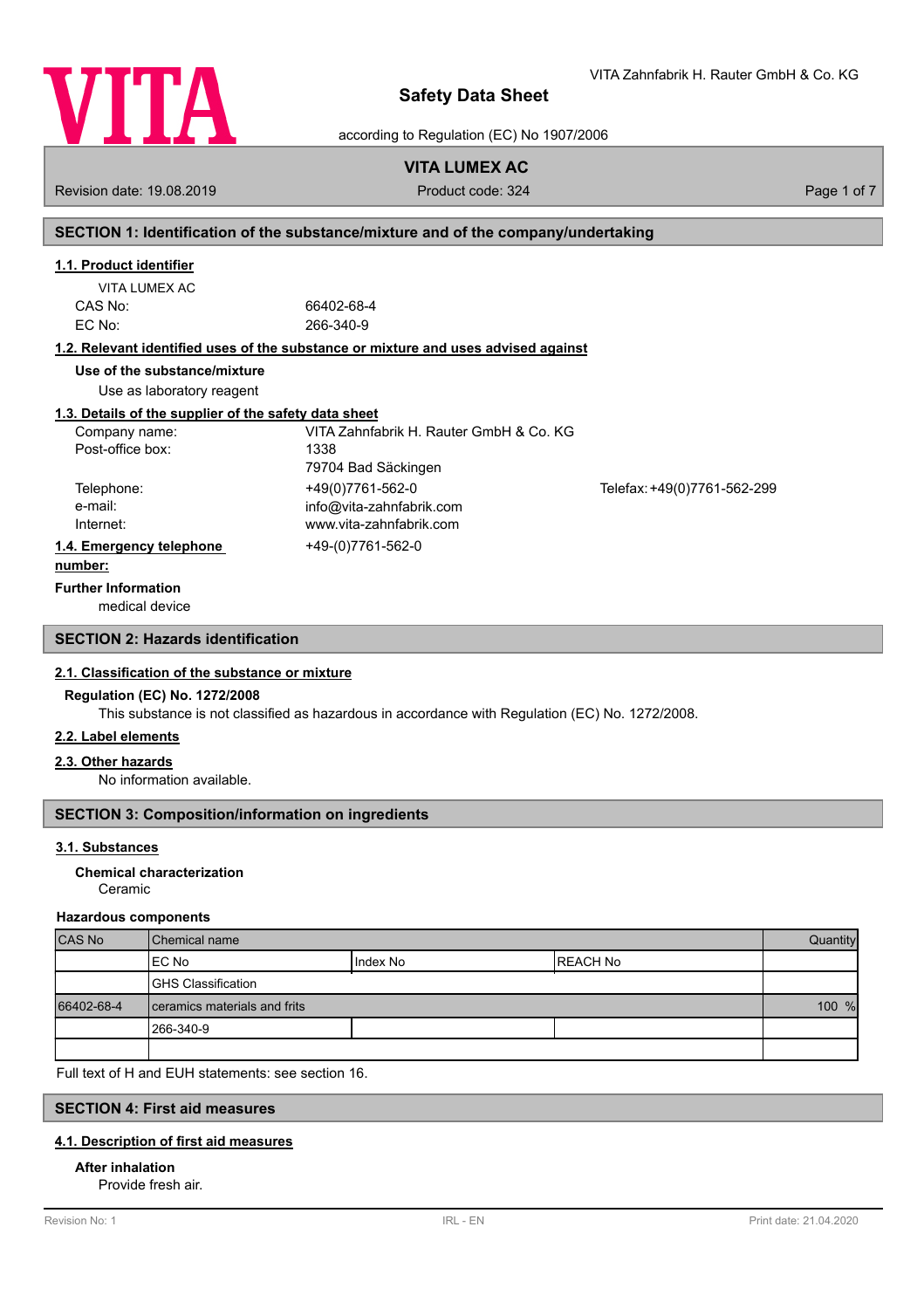

according to Regulation (EC) No 1907/2006

# **VITA LUMEX AC**

Revision date: 19.08.2019 **Product code: 324** Product code: 324 Page 2 of 7

# **After contact with skin**

Wash with plenty of water. Take off contaminated clothing and wash it before reuse.

### **After contact with eyes**

Rinse immediately carefully and thoroughly with eye-bath or water.

#### **After ingestion**

Rinse mouth immediately and drink plenty of water.

#### **4.2. Most important symptoms and effects, both acute and delayed** No information available.

# **4.3. Indication of any immediate medical attention and special treatment needed**

Treat symptomatically.

#### **SECTION 5: Firefighting measures**

#### **5.1. Extinguishing media**

#### **Suitable extinguishing media**

Co-ordinate fire-fighting measures to the fire surroundings.

### **5.2. Special hazards arising from the substance or mixture**

Non-flammable.

#### **5.3. Advice for firefighters**

In case of fire: Wear self-contained breathing apparatus.

#### **Additional information**

Collect contaminated fire extinguishing water separately. Do not allow entering drains or surface water.

#### **SECTION 6: Accidental release measures**

#### **6.1. Personal precautions, protective equipment and emergency procedures**

Avoid dust formation. Do not breathe dust.

# **6.2. Environmental precautions**

Do not allow to enter into surface water or drains.

#### **6.3. Methods and material for containment and cleaning up**

Take up mechanically. Treat the recovered material as prescribed in the section on waste disposal.

### **6.4. Reference to other sections**

Safe handling: see section 7 Personal protection equipment: see section 8 Disposal: see section 13

### **SECTION 7: Handling and storage**

#### **7.1. Precautions for safe handling**

#### **Advice on safe handling**

No special measures are necessary.

**Advice on protection against fire and explosion**

No special fire protection measures are necessary.

## **7.2. Conditions for safe storage, including any incompatibilities**

#### **Requirements for storage rooms and vessels**

Keep container tightly closed.

#### **Hints on joint storage**

No special measures are necessary.

## **7.3. Specific end use(s)**

Use as laboratory reagent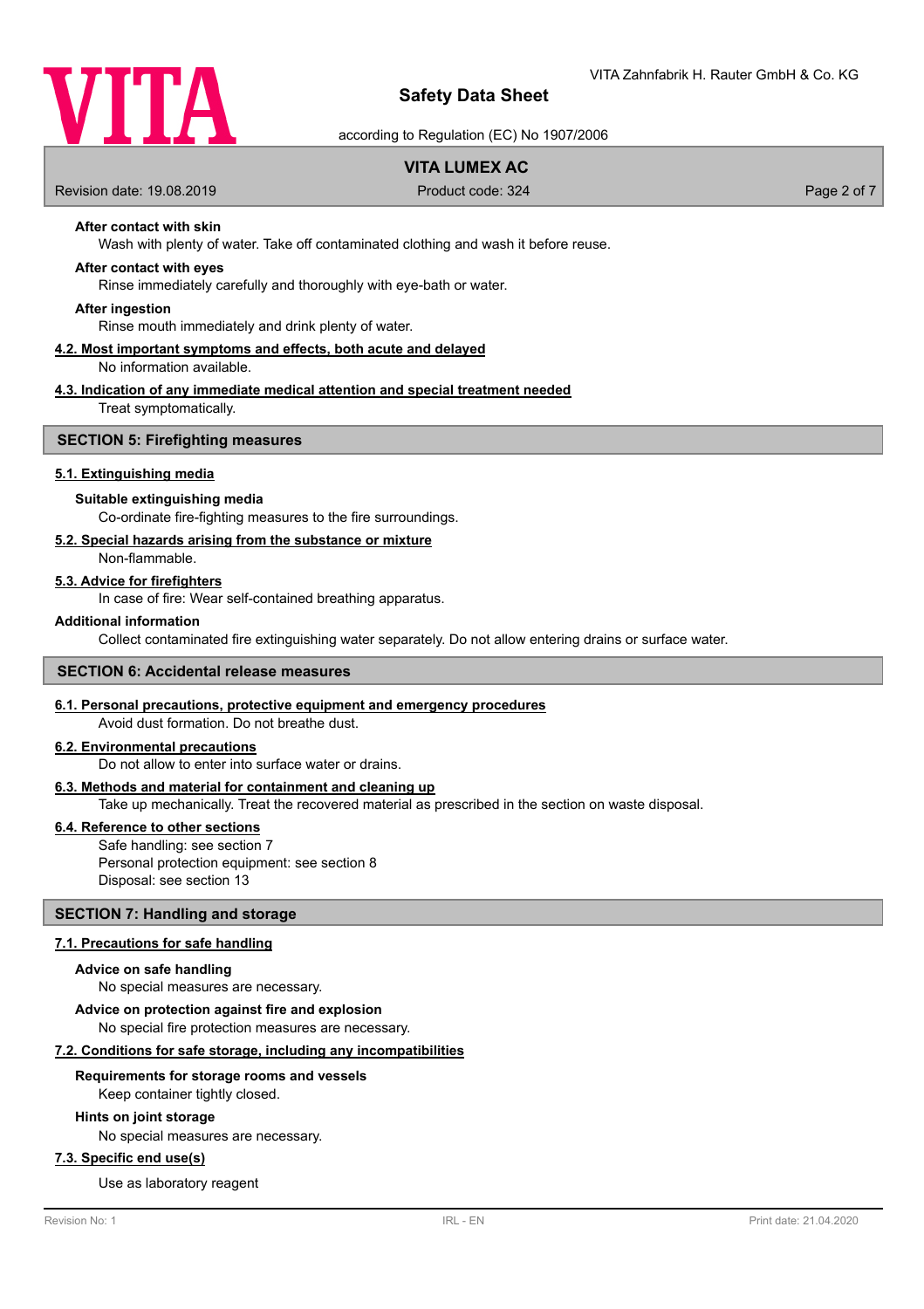

according to Regulation (EC) No 1907/2006

# **VITA LUMEX AC**

Revision date: 19.08.2019 **Product code: 324** Product code: 324 Page 3 of 7

# **SECTION 8: Exposure controls/personal protection**

### **8.1. Control parameters**

# **8.2. Exposure controls**

### **Protective and hygiene measures**

Take off contaminated clothing. Wash hands before breaks and after work. When using do not eat, drink, smoke, sniff.

#### **Eye/face protection**

Wear eye protection/face protection.

#### **Hand protection**

When handling with chemical substances, protective gloves must be worn with the CE-label including the four control digits. @0NBR (Nitrile rubber) 02.B008235 For special purposes, it is recommended to check the resistance to chemicals of the protective gloves mentioned above together with the supplier of these gloves. Recommended glove articles KCL Dermatril P

#### **Skin protection**

Use of protective clothing.

### **Respiratory protection**

Provide adequate ventilation as well as local exhaustion at critical locations. Technical ventilation of workplace

# **SECTION 9: Physical and chemical properties**

#### **9.1. Information on basic physical and chemical properties**

| Physical state:<br>Colour:                    | solid     |                 |
|-----------------------------------------------|-----------|-----------------|
| Odour:                                        | odourless |                 |
| pH-Value:                                     |           | not determined  |
| Changes in the physical state                 |           |                 |
| Melting point:                                |           | not determined  |
| Initial boiling point and boiling range:      |           | X               |
| Flash point:                                  |           | X               |
| <b>Flammability</b>                           |           |                 |
| Solid:                                        |           | not determined  |
| Gas:                                          |           | not applicable  |
| <b>Explosive properties</b>                   |           |                 |
| The product is not: Explosive.                |           |                 |
| Lower explosion limits:                       |           | not determined  |
| Upper explosion limits:                       |           | not determined  |
| <b>Auto-ignition temperature</b>              |           |                 |
| Solid:                                        |           | not determined  |
| Gas:                                          |           | not applicable  |
| Decomposition temperature:                    |           | not determined  |
| <b>Oxidizing properties</b><br>Not oxidising. |           |                 |
| Vapour pressure:<br>(at 50 $^{\circ}$ C)      |           | <=1100 hPa      |
| Density:                                      |           | 2,40000 $g/cm3$ |
| Water solubility:                             |           | No              |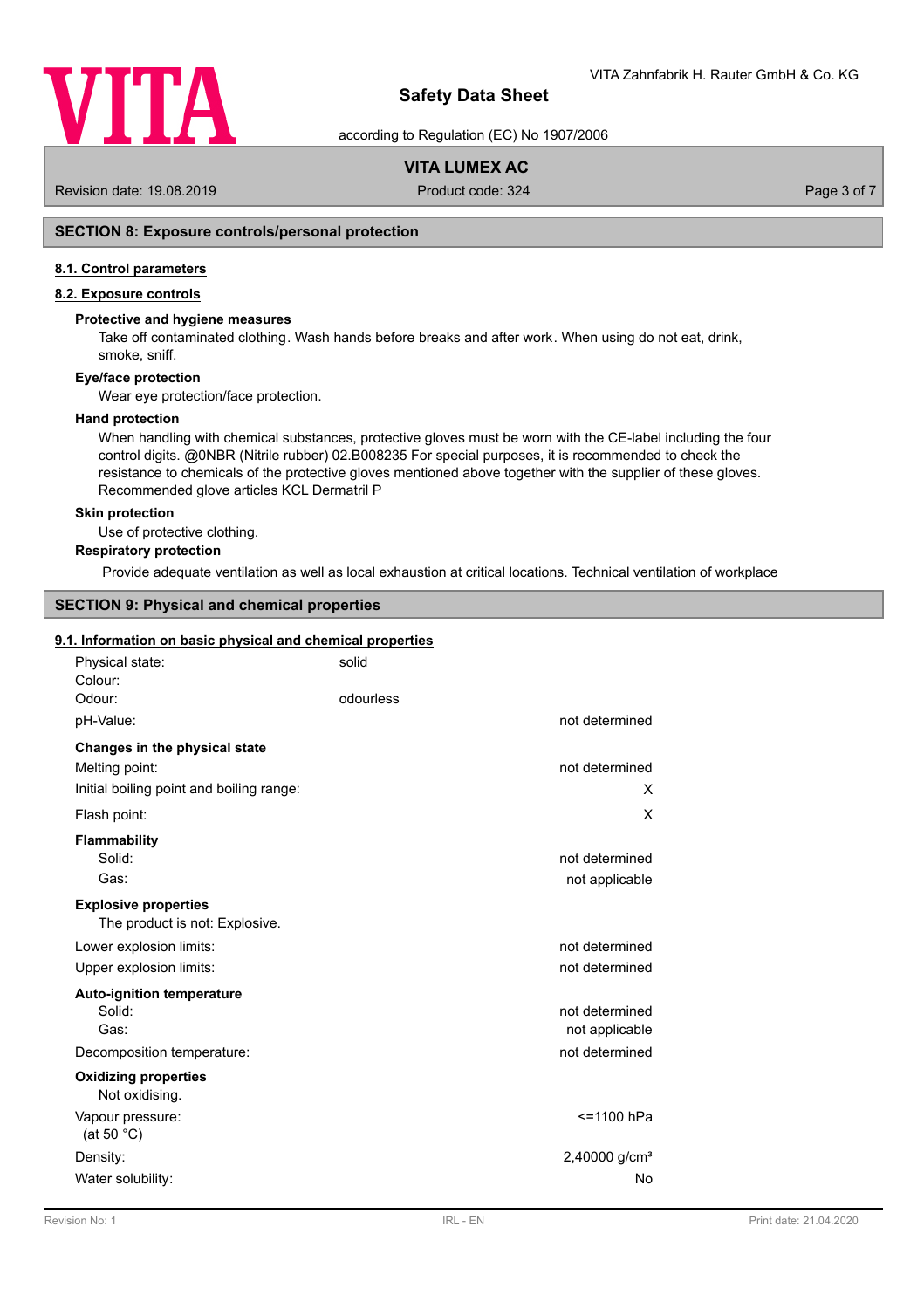

according to Regulation (EC) No 1907/2006

| <b>VITA LUMEX AC</b>                           |                   |             |
|------------------------------------------------|-------------------|-------------|
| Revision date: 19,08,2019                      | Product code: 324 | Page 4 of 7 |
| Solubility in other solvents<br>not determined |                   |             |
| Partition coefficient:                         | not determined    |             |
| Vapour density:                                | not determined    |             |
| Evaporation rate:                              | not determined    |             |
| 9.2. Other information                         |                   |             |
| Solid content:                                 | 100,0 %           |             |

### **SECTION 10: Stability and reactivity**

#### **10.1. Reactivity**

No hazardous reaction when handled and stored according to provisions.

## **10.2. Chemical stability**

The product is stable under storage at normal ambient temperatures.

## **10.3. Possibility of hazardous reactions**

No known hazardous reactions.

#### **10.4. Conditions to avoid**

none

### **10.5. Incompatible materials**

No information available.

## **10.6. Hazardous decomposition products**

No known hazardous decomposition products.

#### **SECTION 11: Toxicological information**

#### **11.1. Information on toxicological effects**

#### **Acute toxicity**

Based on available data, the classification criteria are not met.

#### **Irritation and corrosivity**

Based on available data, the classification criteria are not met.

#### **Sensitising effects**

Based on available data, the classification criteria are not met.

#### **Carcinogenic/mutagenic/toxic effects for reproduction**

Based on available data, the classification criteria are not met.

#### **STOT-single exposure**

Based on available data, the classification criteria are not met.

#### **STOT-repeated exposure**

Based on available data, the classification criteria are not met.

### **Aspiration hazard**

Based on available data, the classification criteria are not met.

## **Additional information on tests**

The substance is classified as not hazardous according to regulation (EC) No 1272/2008 [CLP].

#### **SECTION 12: Ecological information**

# **12.1. Toxicity**

The product is not: Ecotoxic.

#### **12.2. Persistence and degradability**

The product has not been tested.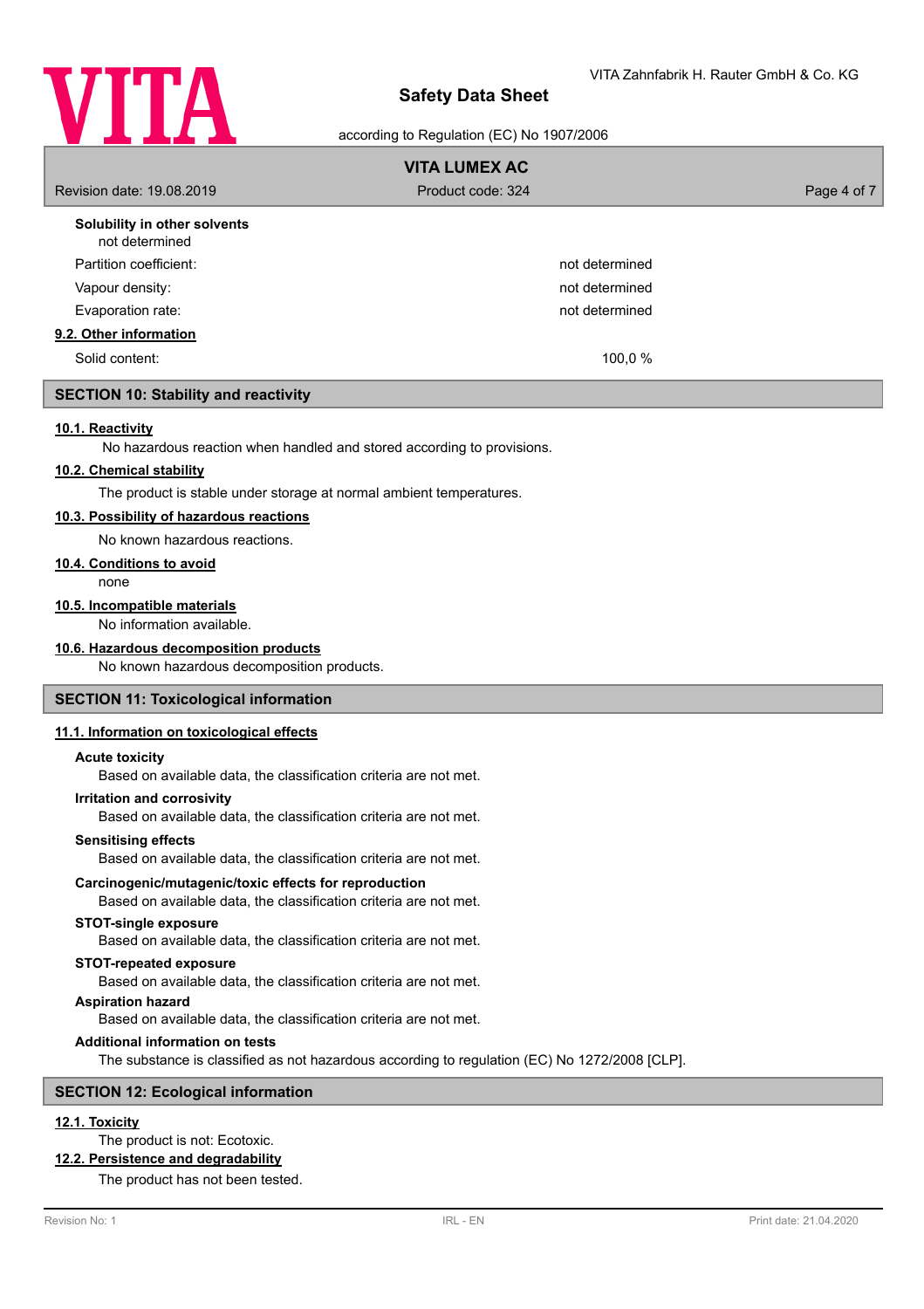

according to Regulation (EC) No 1907/2006

# **VITA LUMEX AC**

Revision date: 19.08.2019 **Product code: 324** Product code: 324 **Page 5 of 7** Page 5 of 7

### **12.3. Bioaccumulative potential**

The product has not been tested.

#### **12.4. Mobility in soil**

The product has not been tested.

# **12.5. Results of PBT and vPvB assessment**

The product has not been tested.

#### **12.6. Other adverse effects**

No information available.

## **Further information**

Avoid release to the environment.

### **SECTION 13: Disposal considerations**

#### **13.1. Waste treatment methods**

### **Disposal recommendations**

Do not allow to enter into surface water or drains. Dispose of waste according to applicable legislation.

#### **Contaminated packaging**

Wash with plenty of water. Completely emptied packages can be recycled.

#### **SECTION 14: Transport information**

#### **Land transport (ADR/RID)**

**14.1. UN number:** No dangerous good in sense of this transport regulation. **14.2. UN proper shipping name:** No dangerous good in sense of this transport regulation. **14.3. Transport hazard class(es):** No dangerous good in sense of this transport regulation. **14.4. Packing group:** No dangerous good in sense of this transport regulation. **Inland waterways transport (ADN) 14.1. UN number:** No dangerous good in sense of this transport regulation. **14.2. UN proper shipping name:** No dangerous good in sense of this transport regulation. **14.3. Transport hazard class(es):** No dangerous good in sense of this transport regulation. **14.4. Packing group:** No dangerous good in sense of this transport regulation. **Marine transport (IMDG) 14.1. UN number:** No dangerous good in sense of this transport regulation. **14.2. UN proper shipping name:** No dangerous good in sense of this transport regulation. **14.3. Transport hazard class(es):** No dangerous good in sense of this transport regulation. **14.4. Packing group:** No dangerous good in sense of this transport regulation. **Air transport (ICAO-TI/IATA-DGR) 14.1. UN number:** No dangerous good in sense of this transport regulation. **14.2. UN proper shipping name:** No dangerous good in sense of this transport regulation. **14.3. Transport hazard class(es):** No dangerous good in sense of this transport regulation. **14.4. Packing group:** No dangerous good in sense of this transport regulation. **14.5. Environmental hazards** ENVIRONMENTALLY HAZARDOUS: no **14.6. Special precautions for user** No information available. **14.7. Transport in bulk according to Annex II of Marpol and the IBC Code** not applicable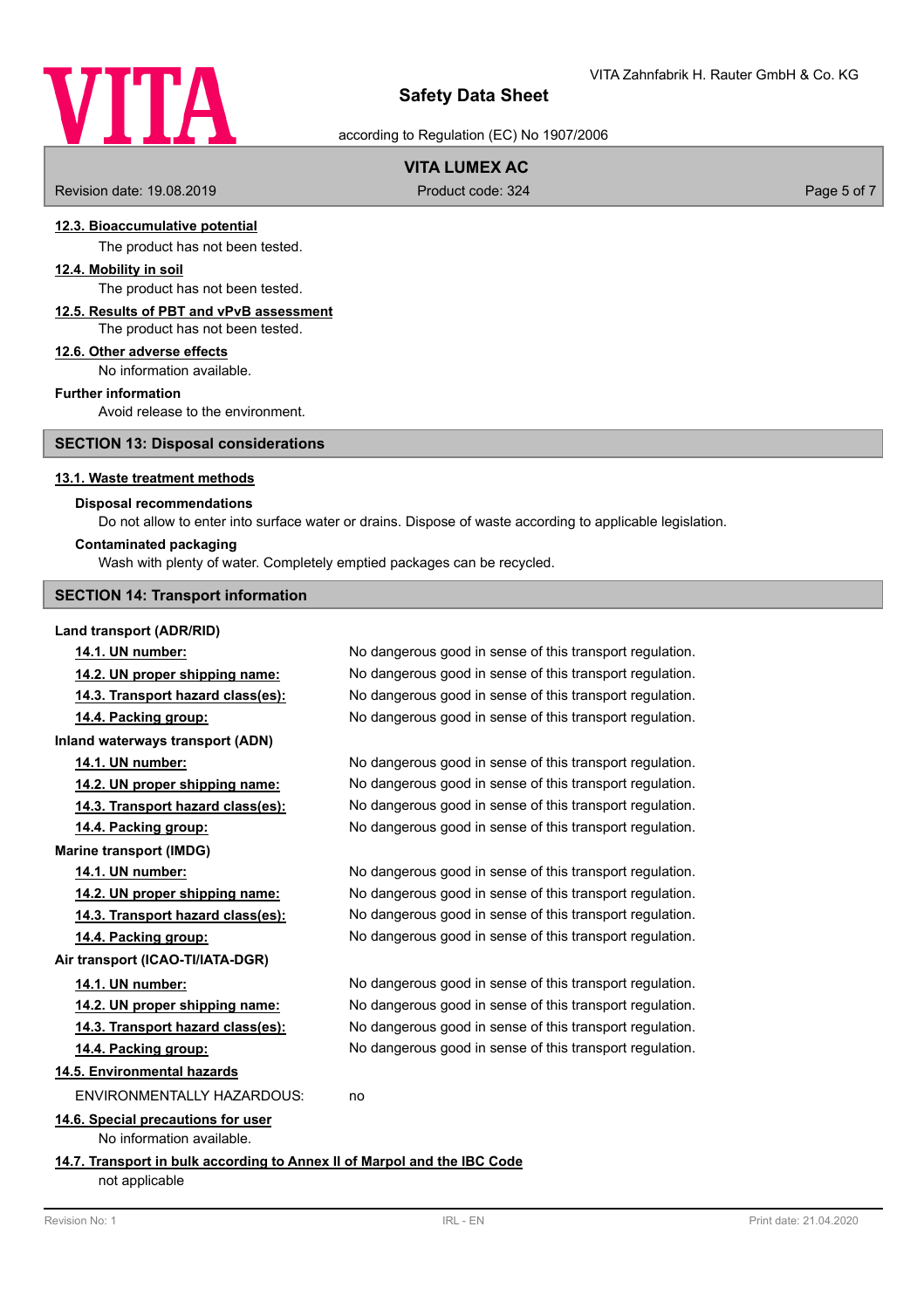

according to Regulation (EC) No 1907/2006

# **VITA LUMEX AC**

Revision date: 19.08.2019 **Product code: 324** Product code: 324 **Page 6 of 7** Page 6 of 7

## **SECTION 15: Regulatory information**

# **15.1. Safety, health and environmental regulations/legislation specific for the substance or mixture**

## **EU regulatory information**

| Information according to 2012/18/EU<br>(SEVESO III): | Not subject to 2012/18/EU (SEVESO III) |
|------------------------------------------------------|----------------------------------------|
| National regulatory information                      |                                        |
| Water hazard class (D):                              | 1 - slightly hazardous to water        |

# **15.2. Chemical safety assessment**

For this substance a chemical safety assessment has not been carried out.

### **SECTION 16: Other information**

#### **Abbreviations and acronyms**

ADR: Accord européen sur le transport des marchandises dangereuses par Route (European Agreement concerning the International Carriage of Dangerous Goods by Road ) IMDG: International Maritime Code for Dangerous Goods IATA: International Air Transport Association GHS: Globally Harmonized System of Classification and Labelling of Chemicals EINECS: European Inventory of Existing Commercial Chemical Substances ELINCS: European List of Notified Chemical Substances CAS: Chemical Abstracts Service LC50: Lethal concentration, 50% LD50: Lethal dose, 50% CLP: Classification, labelling and Packaging REACH: Registration, Evaluation and Authorization of Chemicals GHS: Globally Harmonised System of Classification, Labelling and Packaging of Chemicals UN: United Nations DNEL: Derived No Effect Level DMEL: Derived Minimal Effect Level PNEC: Predicted No Effect Concentration ATE: Acute toxicity estimate LL50: Lethal loading, 50% EL50: Effect loading, 50% EC50: Effective Concentration 50% ErC50: Effective Concentration 50%, growth rate NOEC: No Observed Effect Concentration BCF: Bio-concentration factor PBT: persistent, bioaccumulative, toxic vPvB: very persistent, very bioaccumulative RID: Regulations concerning the international carriage of dangerous goods by rail ADN: European Agreement concerning the International Carriage of Dangerous Goods by Inland Waterways (Accord européen relatif au transport international des marchandises dangereuses par voies de navigation intérieures) EmS: Emergency Schedules MFAG: Medical First Aid Guide ICAO: International Civil Aviation Organization MARPOL: International Convention for the Prevention of Marine Pollution from Ships IBC: Intermediate Bulk Container SVHC: Substance of Very High Concern For abbreviations and acronyms, see table at http://abbrev.esdscom.eu

#### **Further Information**

The information is based on the present level of our knowledge. It does not, however, give assurance of